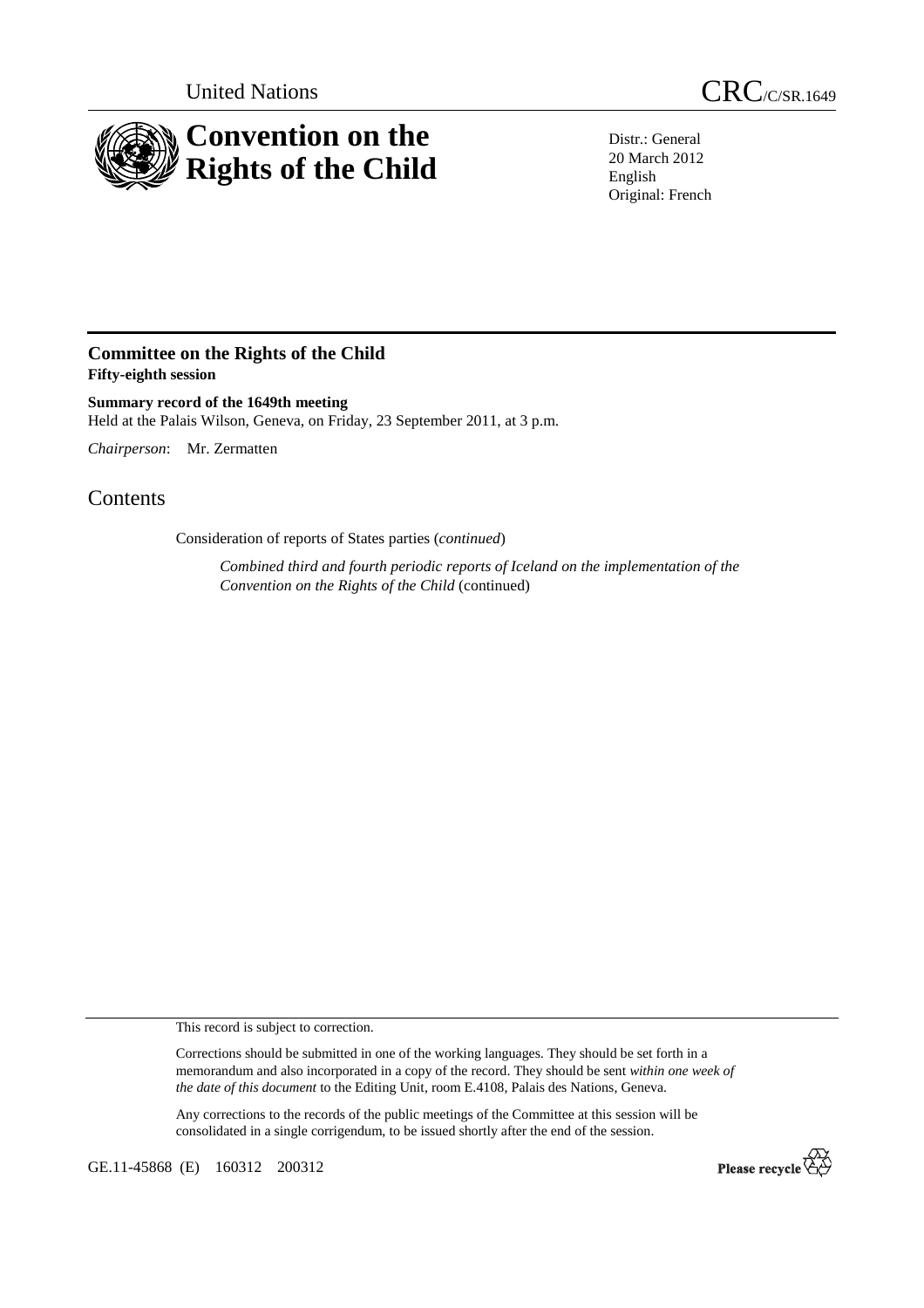*The meeting was called to order at 3.05 p.m.* 

## **Consideration of reports of States parties** (*continued*)

*Combined third and fourth periodic reports of Iceland on the implementation of the Convention on the Rights of the Child* (continued) (CRC/C/ISL/3-4; CRC/C/ISL/Q/3-4; CRC/C/ISL/Q/3-4/Add.1)

1. *At the invitation of the Chairperson, the delegation of Iceland took places at the Committee table*.

2. **Mr. Cardona Llorens** said that the State party had not specified in its report (CRC/C/ISL/3-4) whether there were early learning centres open to children with disabilities from birth to 18 months, at which time they were eligible for preschool. He asked whether preschools provided early learning for children with disabilities or whether such activities were offered in specialized centres.

3. He also wished to know whether the State party had data on the effective implementation of the legal provisions for including children with disabilities in the mainstream education system, what human and financial resources had been allocated to implementing the principle of inclusion and how many children with disabilities were schooled in the mainstream public system. He further enquired whether schools specialized in particular types of disability and whether the crisis had resulted in cutbacks to the human and financial resources allocated to mainstream schools for the purpose of catering to children with disabilities. He also wished to know whether children with disabilities had the right to be heard when decisions were taken that concerned them, whether information intended for children was accessible to all children with disabilities and whether children with disabilities had access to complaints mechanisms. In the case of separated parents, social services provided the custodial parent with the means necessary to care for the child, which meant that the other parent might not have sufficient means to do so. He asked the delegation whether the State party had given thought to ways of not limiting a child's right to live with both parents.

4. **Ms. Nores de García** asked whether studies had been conducted on the reasons behind the high abortion rate among young girls. She wished to know what kind of sex education was given in schools and what contraceptive means were available to adolescents.

5. **Ms. Varmah** noted that, despite providing a large quantity of statistical data, the State party's report did not broach the question of data collection per se. Since no systematic assessment of progress achieved or difficulties encountered in implementing children's rights had been carried out by the State party, it would be interesting to know if the Icelandic Government was considering steps in that connection. She shared the concern raised by Ms. Al-Asmar about the January 2009 ruling by the Supreme Court that spanking was permitted insofar as the Child Protection Act did not explicitly prohibit corporal punishment.

6. **Mr. Kotrane** expressed concern about the discrepancy between the end of compulsory education at the age of 16 and the minimum age for employment, which was set at 15. The State party's report mentioned cases of children working at a very young age, often in harsh conditions, and it would be useful to know what measures the State party was considering to definitively align legislation and practice in that area with the provisions of the ILO Minimum Age Convention, 1973 (No. 138) and article 32 of the Convention on the Rights of the Child.

7. He noted that the age of sexual consent had been raised to 15, which he still considered too young. He asked whether legal persons could be prosecuted for offences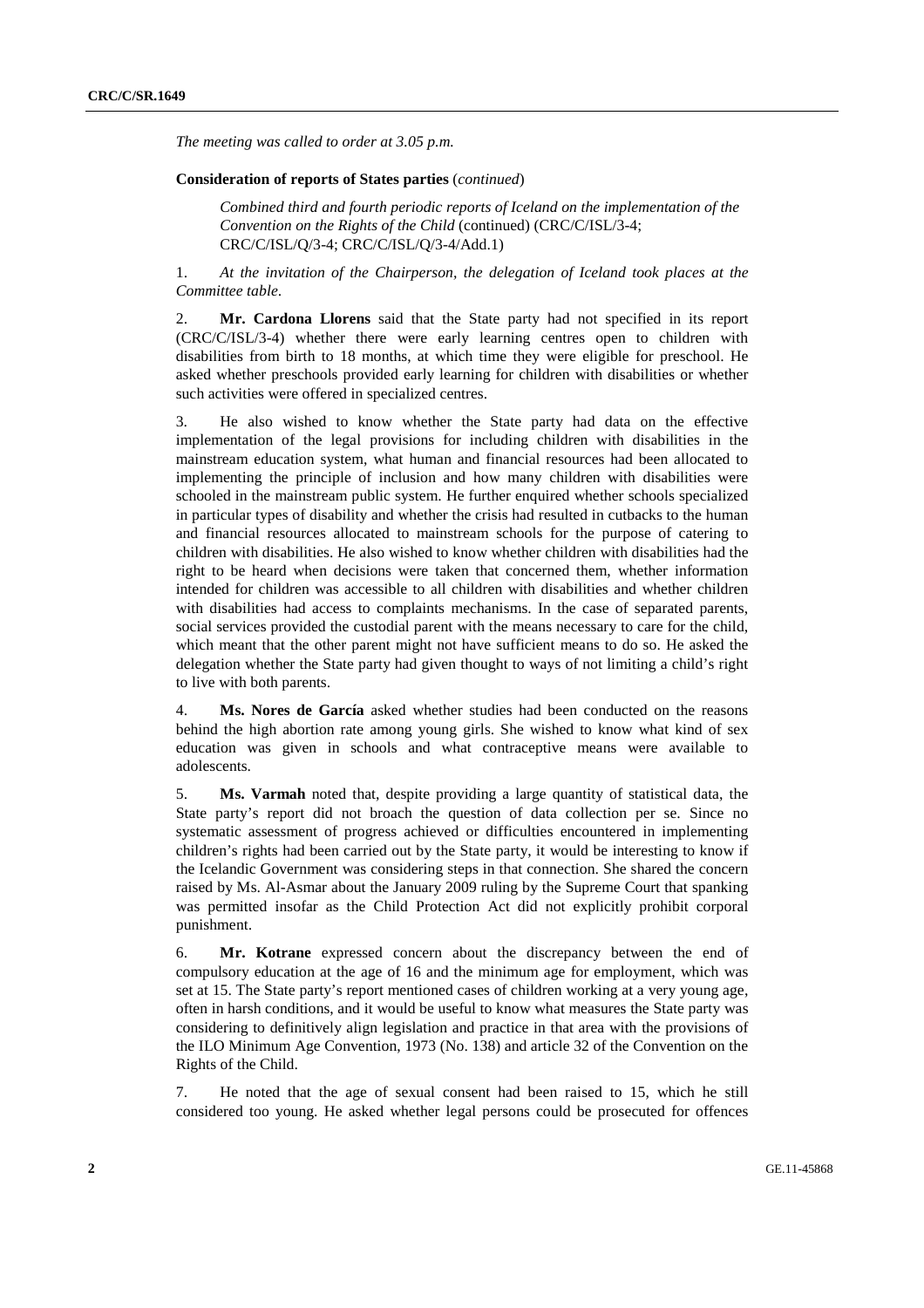under the Optional Protocol to the Convention on the Rights of the Child on the sale of children, child prostitution and child pornography, and whether children involved in prostitution were considered offenders or victims. Lastly, he wondered whether the State party was planning to repeal the requirement of dual criminal liability stipulated in the Criminal Code in order to exercise its extraterritorial jurisdiction in cases of offences under the Optional Protocol.

8. **Ms. Gunnarsdóttir** (Iceland) said that the new Constitution would include measures to better protect children's rights. The draft constitution was currently before Parliament.

9. A child born to an Icelandic mother received Icelandic nationality at birth, as did a child born to a foreign mother and Icelandic father, provided they were married. If the foreign mother and Icelandic father were not married, an application needed to be filed and the process was slightly longer. Since Icelandic nationality could not be revoked, a mixed couple's divorce caused no problems for the children in that respect.

10. Iceland did issue residency permits on humanitarian grounds and the children of asylum-seekers were entitled to attend school. The law had been amended in 2010 to introduce the notion of subsidiary protection and a special law on unaccompanied minors had been adopted. However, it was extremely rare that migrant children should arrive alone in Iceland given the country's geographic isolation.

11. **The Chairperson** asked how much time elapsed between the moment asylumseekers filed their applications and the moment their children were admitted to school.

12. **Ms. Gunnarsdóttir** (Iceland) said that it took at most a few days. Iceland did not have armed forces and it was prohibited for Icelanders, whether minors or adults, to enlist in foreign armed forces.

13. The draft amendment to the 2003 Children's Act covered the issue of divorce and custody of children and provided for greater reliance on mediation as a means of improving relations between parents in the best interest of the child.

14. **Ms. Sandberg** (Country Rapporteur) had understood that the budget allocated to mediation services had been reduced and asked whether the State party would be in a position to finance greater reliance on such services.

15. **Ms. Gunnarsdóttir** (Iceland) said that the cutbacks were one of the reasons why the bill had not yet been adopted, given that the new law would entail additional costs. Once the major difficulties linked to the crisis were overcome, the bill would be pushed forward.

16. A law, modelled after Swedish legislation, had recently been adopted to prohibit payment for sex services, including from adults. Sex workers, whether minors or adults, were never prosecuted but pimping was prohibited.

17. Iceland had started the ratification procedure for the Council of Europe Convention on the Protection of Children against Sexual Exploitation and Sexual Abuse. The associated bill was ready and was awaiting consideration by Parliament.

18. The new school curricula included sex education for girls and boys alike.

19. **Ms. Sandberg** asked what concrete measures the State party was taking to lower the abortion rate, particularly among adolescent girls.

20. **Ms. Björnsdóttir** (Iceland) said that the Ministry of Welfare strove to increase awareness of that issue in schools through teachers and school nurses. It had also created a web page on reproductive health where adolescents could post questions. The Ministry was also considering submitting a bill to enable midwives and nurses to prescribe contraceptives to adolescent girls.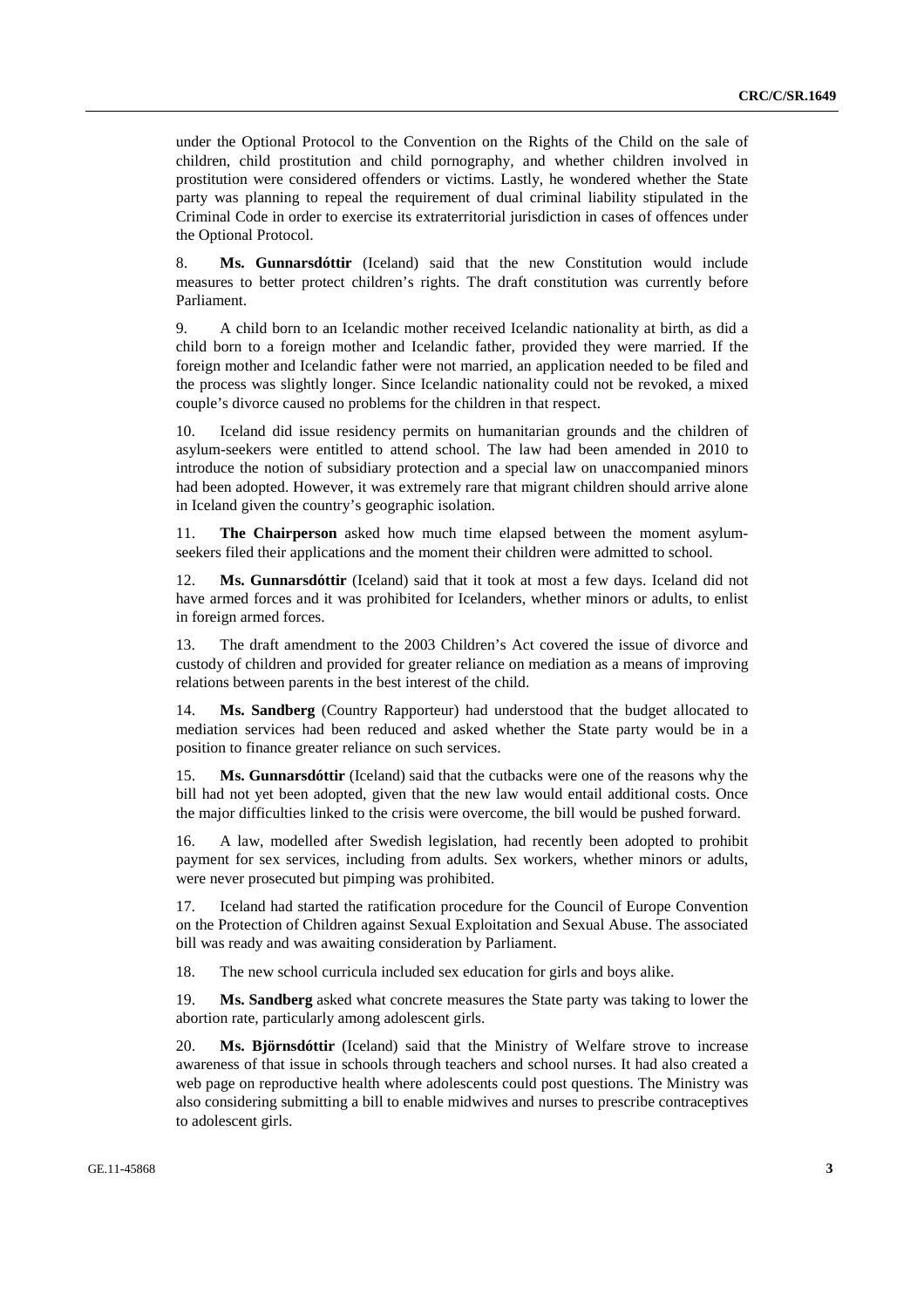21. **Ms. Wijemanne** said that education and online information were insufficient. The only way to prevent unwanted pregnancies was to ensure that adolescents had access to reproductive health services.

22. **Ms. Bjarnadóttir** (Iceland) said that corporal punishment was prohibited under Icelandic law. The Government had reacted to the January 2009 ruling by the Supreme Court and had drafted a bill to amend the Child Protection Act.

23. The Criminal Code explicitly prohibited female genital mutilation and Iceland had established its extraterritorial jurisdiction over that offence. The period provided for under the statute of limitations on such acts did not start to run until the child reached the age of 14.

24. **Ms. Sandberg** asked whether the condoning of corporal punishment by the Supreme Court in its January 2009 ruling more likely stemmed from a loophole in the Criminal Code, in which case might it not be more appropriate to amend the Code instead?

25. **Ms. Bjarnadóttir** (Iceland) said the Supreme Court had deemed that the Criminal Code did not apply to the case at hand, and it was thought that the Child Protection Act did not afford children adequate protection from that standpoint. That was why the authorities had decided to amend the Act.

26. **The Chairperson** asked whether Iceland's extraterritorial jurisdiction in matters such as female genital mutilation and offences under the Optional Protocol to the Convention on the Rights of the Child on the sale of children, child prostitution and child pornography was subject to the requirement of dual criminal liability.

27. **Mr. Kotrane** asked whether article 5 of the Criminal Code, requiring dual criminal liability in order to prosecute a criminal offence, had been amended to allow action to be brought against an Icelander who, while abroad, committed acts that constituted criminal offences under Icelandic law, including acts related to sex tourism.

28. **Ms. Bjarnadóttir** (Iceland) explained that children were allowed to visit their parents in so-called "open" prisons, and mothers who gave birth in prison could keep their children with them up to the age of 18 months.

29. **Ms. Björnsdóttir** (Iceland) said that the country had made every effort to maintain the effectiveness of the health-care system and services for children despite the financial crisis which had affected the country and the adjustments resulting from budget cuts. Scheduling and staff management had been reviewed, wages reduced, the cost of medicines streamlined and training costs curtailed. The entire country, in a spirit of solidarity, had joined forces to achieve the spending targets. As the ill-effects of the crisis were beginning to wear off, budgetary restrictions should be limited in 2012.

30. In 2007, the State had put in place an action plan for improving services to children and youths with behavioural and mental problems. Since then, the waiting period for psychological health services had been reduced and there were currently 80 children awaiting outpatient treatment at the department of psychiatry for children and youths of the main university hospital. The waiting time for admission to the public treatment and diagnostic centre was very short for children aged 0 to 3 and a little longer for those aged 4 to 12.

31. **The Chairperson** requested information on the treatment available to youths suffering from behavioural problems, such as hyperactivity.

32. **Ms. Björnsdóttir** (Iceland) said that the public treatment and diagnostic centre was responsible for diagnosing youths over 12 suffering from attention deficit and hyperactivity. The proclivity to prescribe Ritalin for children suffering from hyperactivity was hotly debated in medical circles. The authorities were currently taking steps to increase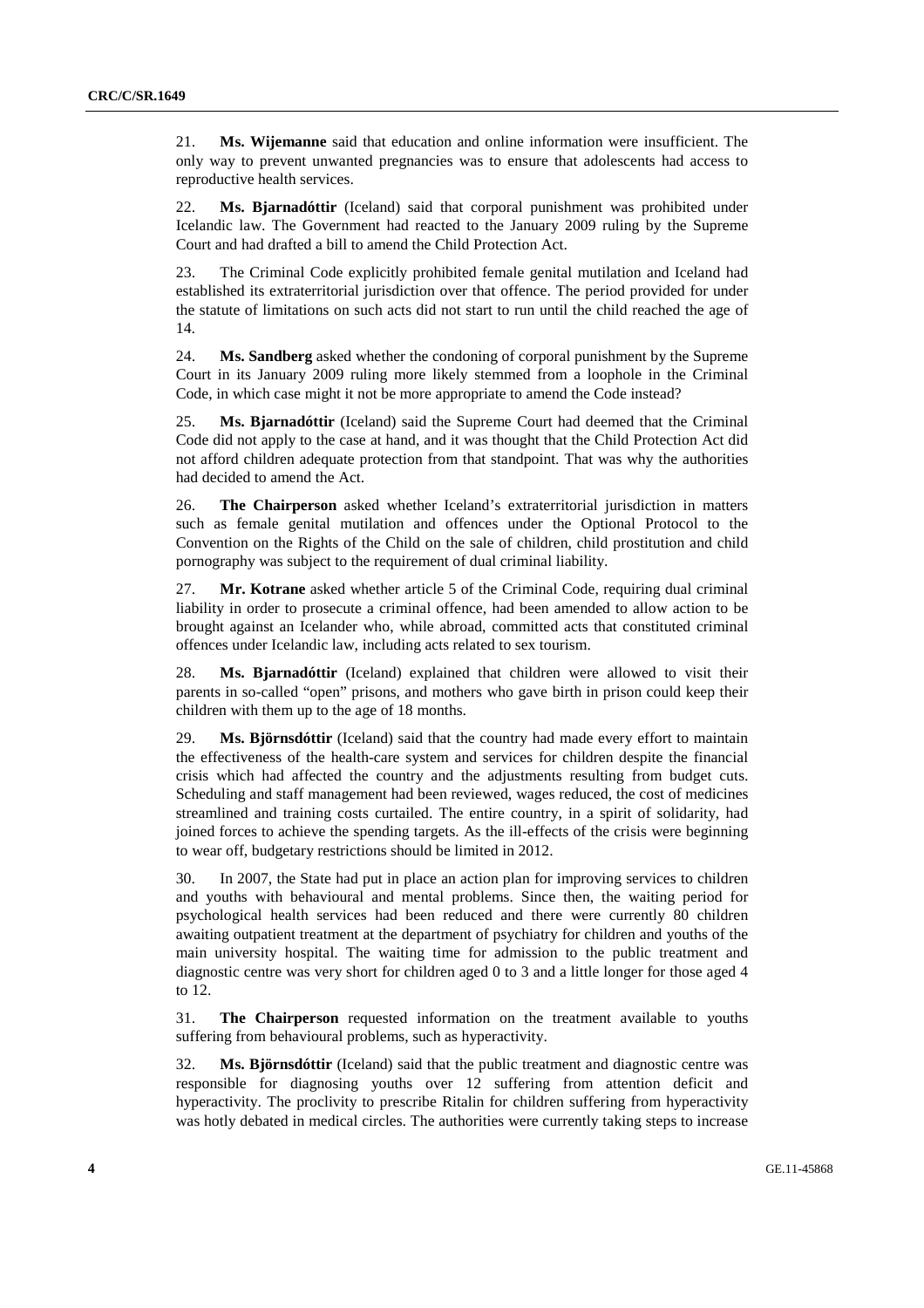the number of psychologists in health centres and were formulating guidelines on the range of treatments to offer in cases of Attention Deficit Hyperactivity Disorder, with an emphasis on psychological support to limit reliance on medication.

33. **Ms. Wijemanne** drew attention to the fact that overmedication was a question of diagnosis and would therefore not be resolved by increasing the number of psychologists. Effective treatment of behavioural problems was a matter of early identification of the causes and accurate diagnosis. The relevance of Ritalin-based treatments was worth evaluating by independent experts.

34. **Ms. Björnsdóttir** (Iceland) said the matter was currently being examined and that only paediatricians and child psychiatrists were authorized to prescribe Ritalin to children.

35. **The Chairperson** asked for further information on the measures taken to promote breastfeeding.

36. **Ms. Björnsdóttir** (Iceland) said that Iceland tried to follow the recommendations of the World Health Organization Global Strategy for Infant and Young Child Feeding. New mothers were systematically advised to exclusively breastfeed for the first six months after birth, and nurses made regular follow-up visits to their homes to ensure that the advice was properly followed. Most new mothers breastfed their children immediately after birth and approximately half continued to do so for the first 12 months.

37. **Ms. Wijemanne** noted that sex education classes in schools also taught adolescents how to use a bottle, which was a form of conditioning.

38. **Ms. Björnsdóttir** (Iceland) said that thanks to campaigns to promote physical activity and various measures to raise awareness of the importance of a balanced diet, the child obesity rate had been falling markedly in recent years.

39. **Mr. Guðbrandsson** (Iceland) said that, as part of the steps taken to merge all the bodies overseeing social and health organizations into a single entity, the Ministry of Social Affairs and Social Security had taken over from the Government Agency for Child Protection the responsibility for ensuring that foster homes for children were run properly.

40. Services to persons with disabilities were subject to a three-tier monitoring system. Firstly, the human rights monitoring body attached to the Ministry of Social Affairs and Social Security was responsible for overseeing and monitoring that the rights of persons with disabilities were respected. Second, seven guardians ensured that persons with disabilities, including children, received adequate service. Third, the guardians appointed spokespersons to help persons with disabilities assert their rights.

41. Training in children's rights was given to police officers, health-care professionals and social workers, as well as to various other professionals likely to have contact with children. University symposiums on child protection were organized and the lectures and presentations were then made available online.

42. Great progress had been made in the area of the participation of children in decisions concerning them, but much remained to be done. Social workers and teachers received training in that regard.

43. Domestic violence was often mistakenly reduced to spousal abuse and as a result, the fate of child witnesses or victims was largely ignored, as borne out by the low numbers of interventions by social services intended to protect children. Many studies had revealed that little or no heed was paid to children during such interventions; therefore, they could not express their anxiety or be heard when significant decisions were made that had repercussions on the family structure. Accordingly, a pilot project had been implemented in Reykjavik to assign a child protection expert to police intervention units in order to record the views of children and ensure that they received post-trauma psychological support.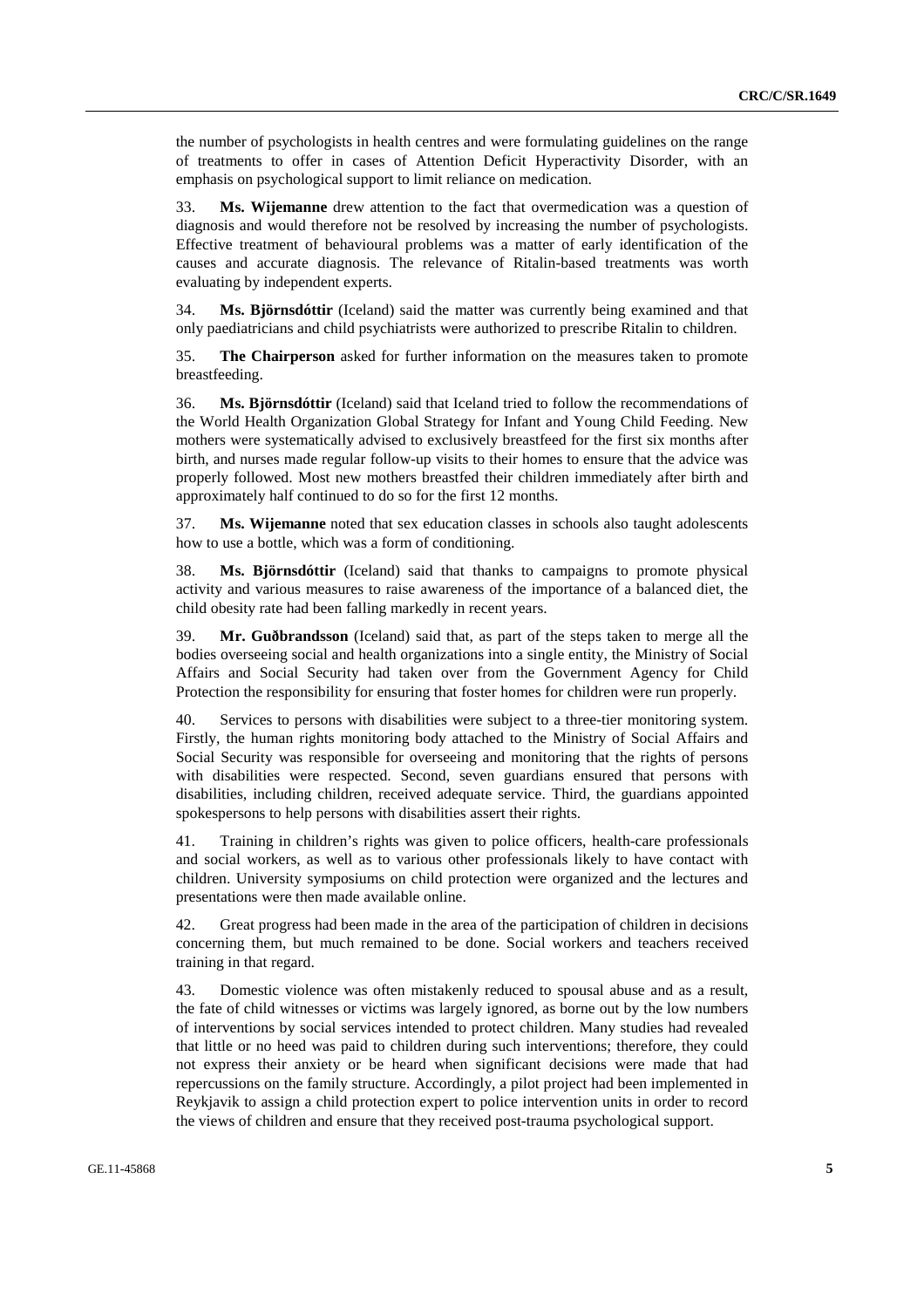44. Iceland had set up several Children's Houses for child victims of sexual violence, which had inspired other Nordic countries. The Houses were inter-institutional centres that provided comprehensive medical, legal and psychological services for victims, sparing them the traumatic effect of being shunted from one centre to another. The concept behind the Houses had been taken up by the Council of Europe in its Convention on the Protection of Children against Sexual Exploitation and Sexual Abuse and its guidelines on childfriendly justice, adopted on 17 November 2010.

45. The Houses, that had been in place for roughly a decade, made it possible to gather statistical data to better gauge the extent of the problem and provide a tailored response, thanks to public information and awareness-raising campaigns. There was no Government body explicitly mandated to prevent sexual violence, but programmes had been designed and implemented to handle young sexual delinquents, whom studies showed were very likely to reoffend.

46. **Ms. Al-Asmar** (Country Rapporteur) asked why the Government had established only a temporary consultative committee to consider the recommendations made by the Committee on the Rights of the Child in January 2003 instead of a permanent commission.

47. **Ms. Gunnarsdóttir** (Iceland) said that the mandate of the consultative committee, formed in 2007, was to coordinate the Parliament's preparatory work on adopting the Plan of Action to improve the situation of children and young persons. It was also responsible for ensuring follow-up to the Committee's January 2003 recommendations. There had never been plans for an inter-ministerial body to coordinate efforts by all levels of government to implement the Convention on the Rights of the Child, but Act No. 83/1994 had assigned to the Ombudsman for Children responsibility for overseeing the implementation of binding international instruments to which Iceland was party and improving the lot of children.

*The meeting was suspended at 4.35 p.m. and resumed at 4.50 p.m.* 

48. **Ms. Gunnarsdóttir** (Iceland) said that alcohol consumption by adolescents in Iceland was the lowest in Europe, so that the Committee's data were incorrect. The practice did nonetheless exist and warranted action.

49. **Ms. Bjarnadóttir** (Iceland) said that the principle of dual criminal liability applied to all offences under the Optional Protocol to the Convention on the Rights of the Child on the sale of children, child prostitution and child pornography.

50. **Mr. Olgeirsson** (Iceland) said that national awareness campaigns had been conducted in collaboration with municipalities and teachers' unions to combat violence in schools. It was the duty of school principals to prevent violence but they were free to choose the appropriate strategy to do so.

51. Secondary school enrolment of young migrants remained low. A study would be conducted shortly, in collaboration with the Organization for Economic Cooperation and Development and involving teachers' unions, parent and student associations and the Ombudsman for Children, to examine the Icelandic education system and attempt to explain why the policy for academic integration of immigrants had failed.

52. For the past decade, arts, trade and vocational training had been offered to students of 16 and over who had neither the grades for, nor interest in, pursuing secondary studies. The training had so far produced very good results.

53. A child's right to play was guaranteed in Iceland, particularly in preschool education where play was a very effective learning tool.

54. **Ms. Sandberg** asked if persons with disabilities took part in leisure activities.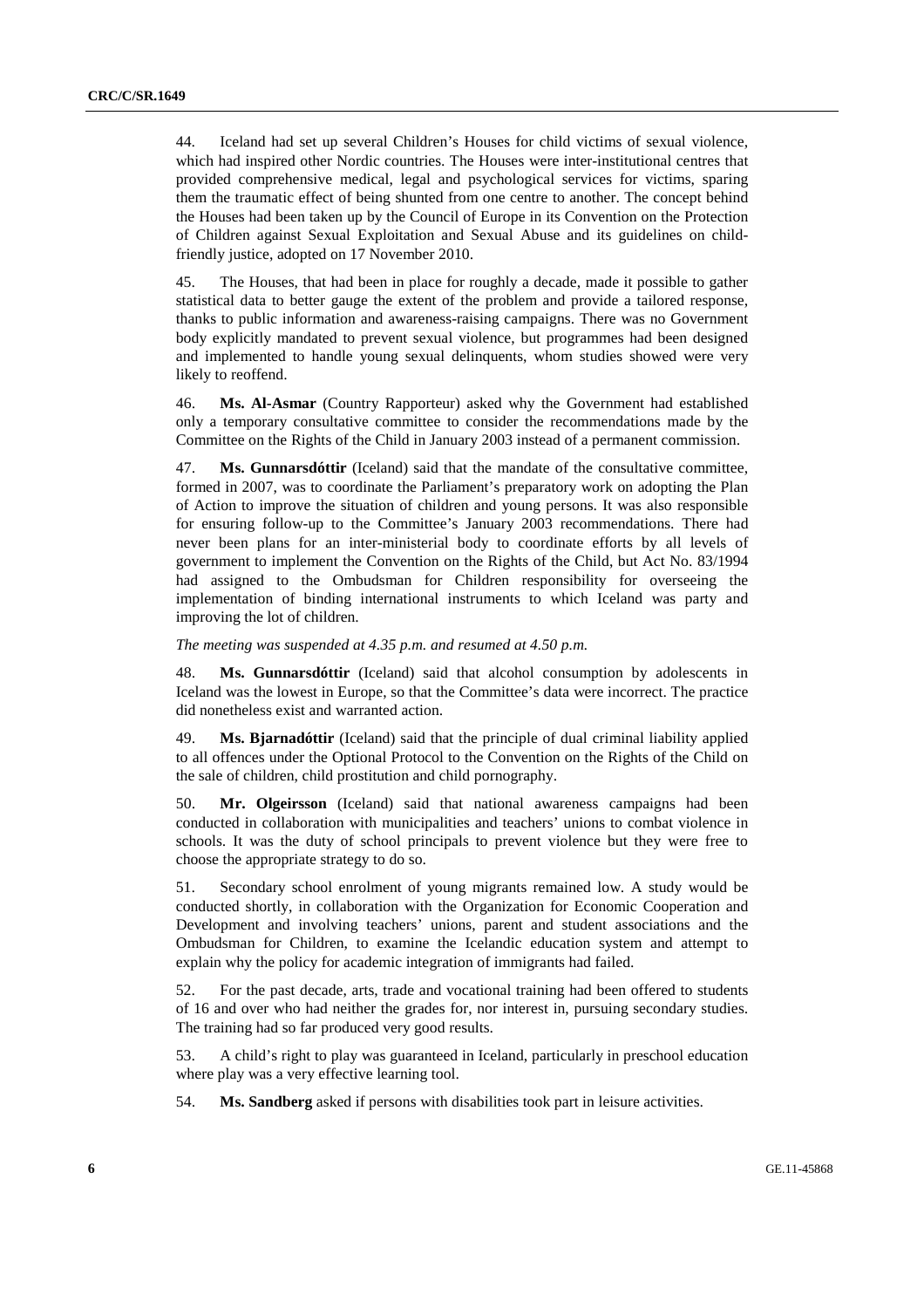55. **Mr. Olgeirsson** (Iceland) said that schools were obliged under the law to provide leisure activities to all children. There were sometimes obstacles to fulfilling that obligation, since children with disabilities required extra assistance which schools did not always have the means to provide.

56. **Mr. Cardona Llorens** asked what the proportion of special education teachers was in pedagogical centres and how many children with disabilities there were per special education teacher.

57. He wished to know whether children with disabilities were directed to different centres according to the nature of their disability, or whether they were all in the same classroom, irrespective of disability. What was the maximum number of children with disabilities per classroom and what resources were allocated to integrating them?

58. He asked whether there was a single diagnostic centre for the entire country to which parents had to travel with their children, or whether municipalities were given the means to assess children.

59. **Mr. Olgeirsson** (Iceland) said that Iceland was currently working with Eurostat and the European Free Trade Association on establishing disability indicators. Most children with disabilities attended mainstream schools. In small towns and villages that did not have the means to set up several classes, children with different disabilities could be placed in the same class. Approximately half of secondary schools had centres for students with disabilities aged 16 to 20. That system had been greatly improved in recent years and produced very good results.

60. **Mr. Guðbrandsson** (Iceland) confirmed that Iceland had only one diagnostic centre, located in Reykjavik, and that parents had to travel there with their children. The cost of the travel was reimbursed by the State. Persons working with children also played an active part in detecting disabilities. There were currently only eight children living in specialized units across the country. All the others lived with their parents, who received grants to finance home assistance for their children.

61. **Ms. Gunnarsdóttir** (Iceland), in reference to the appeals body for asylum-seekers, said that given Iceland's small size and limited administration, it was sometimes more difficult to establish a new body than to strengthen existing ones.

62. **The Chairperson** asked whether Iceland had judges specialized in juvenile cases and whether those were part- or full-time positions.

63. **Mr. Guðbrandsson** (Iceland) said that the court system had special procedures for child victims, witnesses and offenders. Child protection services were responsible for children up to the age of 15. Those aged 15 to 18 who were arrested by police could not be interrogated without a representative of child protection services present. The prosecutor could defer indictment and request mediation.

64. There were no juvenile courts in Iceland, owing to the country's small size and the limited number of cases involving children; such cases were handled by family court judges. There was obviously room for improvement of the existing system, and Iceland was awaiting new European Union guidelines on juvenile justice before designing a training programme for police and the judiciary.

65. **Ms. Sandberg** thanked the members of the Icelandic delegation for their frankness regarding the obstacles facing the country.

66. Having noted the explanations about the way budget cuts affected children, she expressed the hope that Iceland would continue to prioritize children, especially the most vulnerable. She expressed regret at the lack of a coordinating body for child policy and said that there should be increased participation of children in decisions that concerned them.